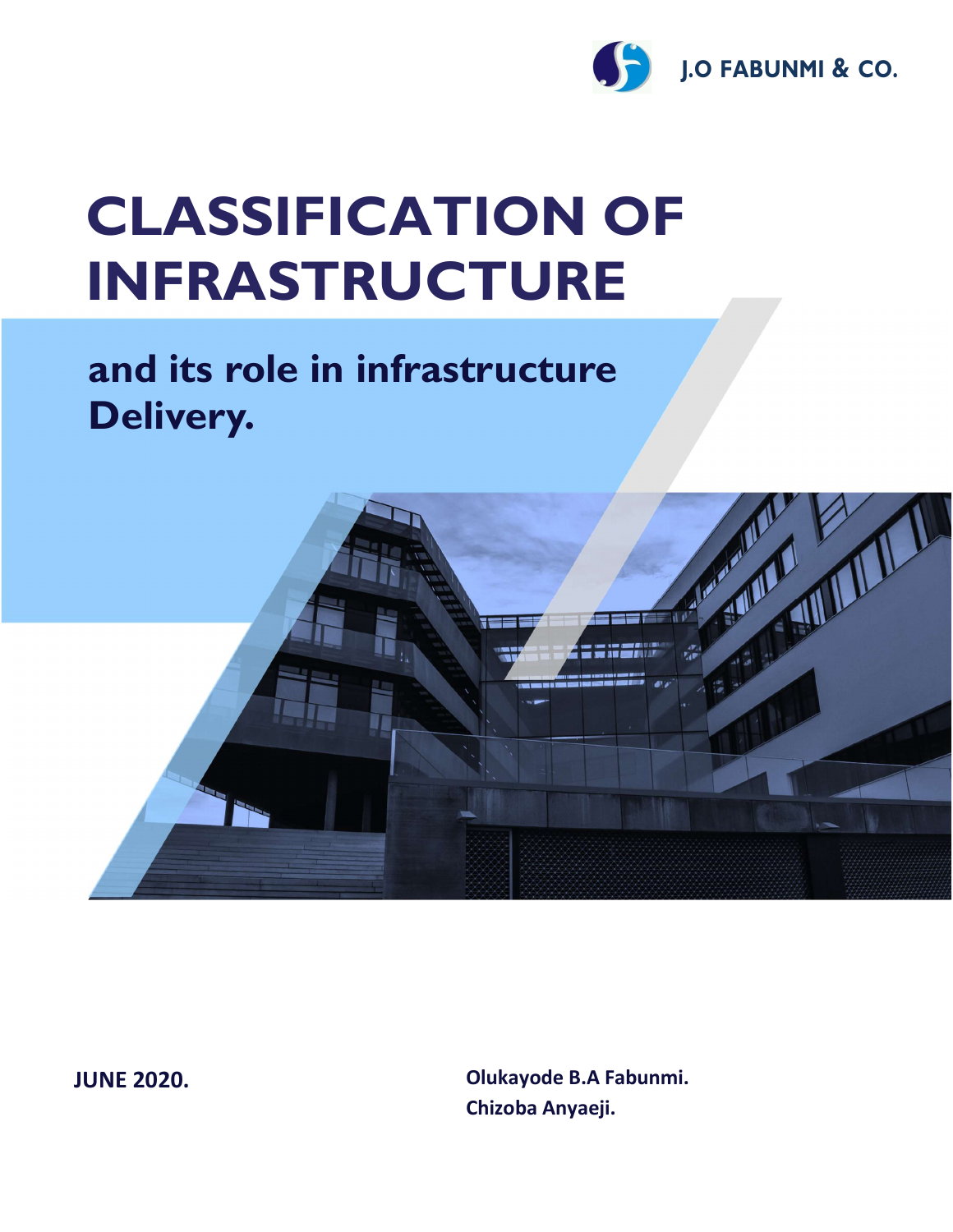# **CONTENTS**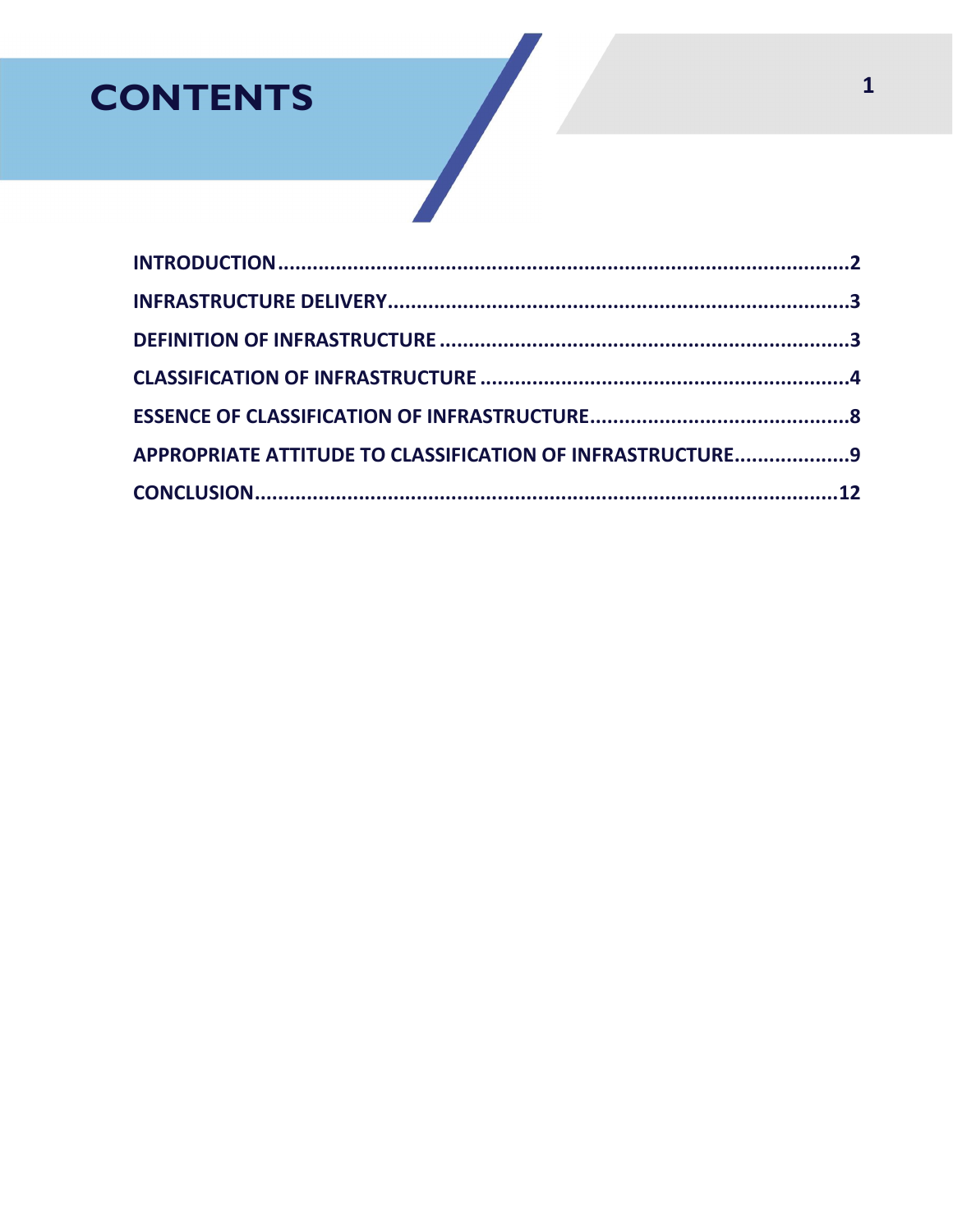# INTRODUCTION

The demand for infrastructure is common in all human society. The fulfillment of the societal demands for infrastructure has been vested for several centuries on the public sector. The participation of different stakeholders in provision of infrastructure is a common discourse, however, this article delves into the rarely addressed subject matter of the essence of classification of infrastructure and the appropriate attitude to the classification for the purposes of infrastructure delivery.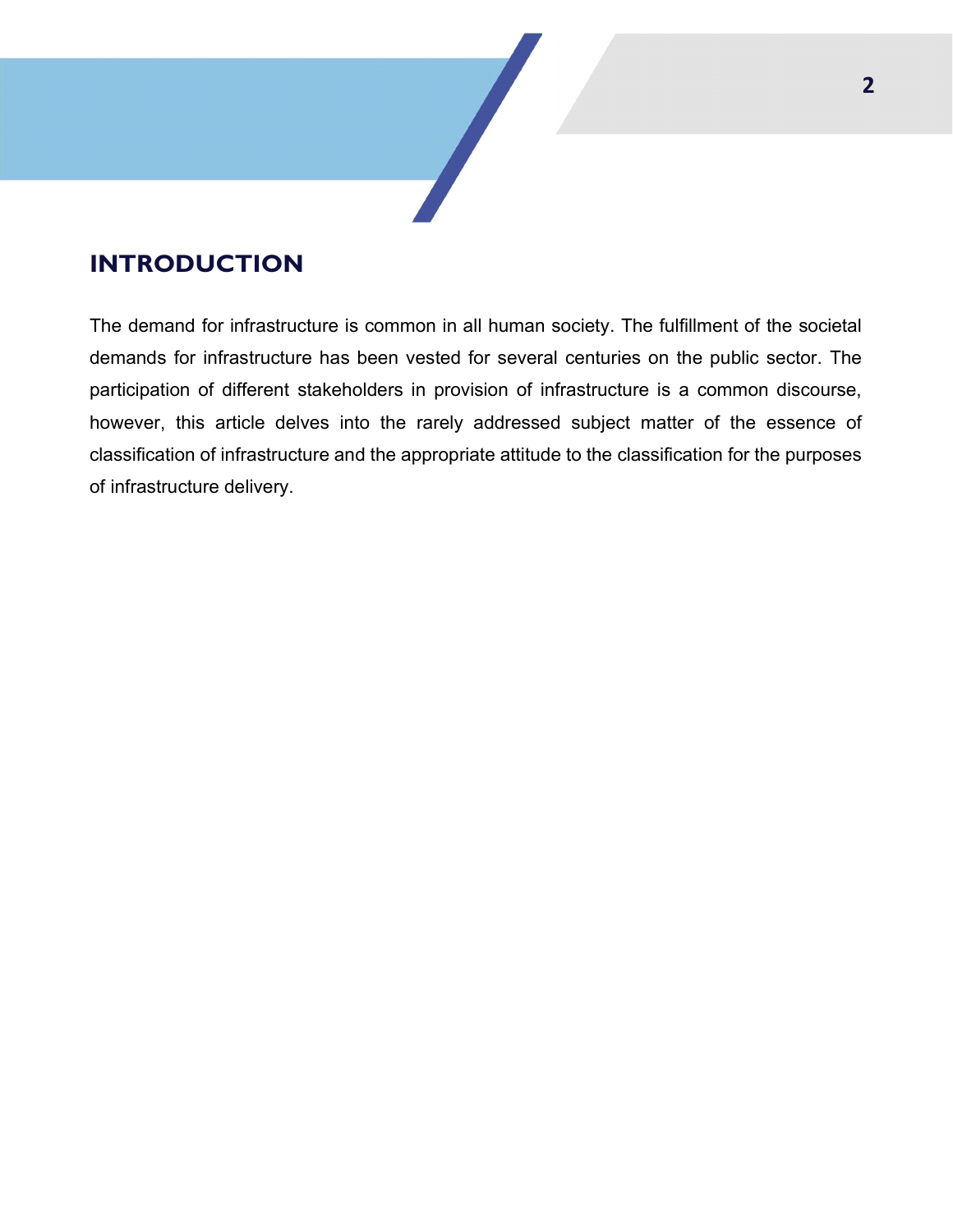### INFRASTRUCTURE DELIVERY

A common factor in all human societies is the constant ever-growing demand for the development of infrastructure. Conventionally, the Public Sector is charged with the responsibility of infrastructure delivery. Several factors have impinged on the fulfillment of the responsibility by the public sector such as: corruption, lack of adequate financing, lack of requisite expertise and technical know-how.

In recent years, there has been an increased participation of private sector in infrastructure delivery due to the global recognition that the demand for infrastructure services cannot be fulfilled solely by the efforts of the public sector. This has necessitated increased attraction of private sector to infrastructure delivery. The enactment of legislations and regulations such as the ICRC Act and its Policy is as a result of the need to regulate and promote an increased involvement of private sector in infrastructure delivery. Irrespective of the stakeholder (public or private sector) involved in infrastructure delivery, there is a need for an adequate understanding of categories of infrastructure.

### DEFINITION OF INFRASTRUCTURE

Infrastructure has been used as an umbrella term for many activities. Infrastructure can be defined as basic physical and organizational structures, facilities, systems needed for the operation of any given society. The development of a country's infrastructure is vital to the growth of its sectors and the overall economy. Public infrastructure refers to infrastructure facilities, systems, and structures that are owned and operated by the "public," i.e., the government. It includes all infrastructural facilities that are open to the general public for use $^{\rm 1}.$ 

<sup>1</sup> https://corporatefinanceinstitute.com/resources/knowledge/economics/public-infrastructure/.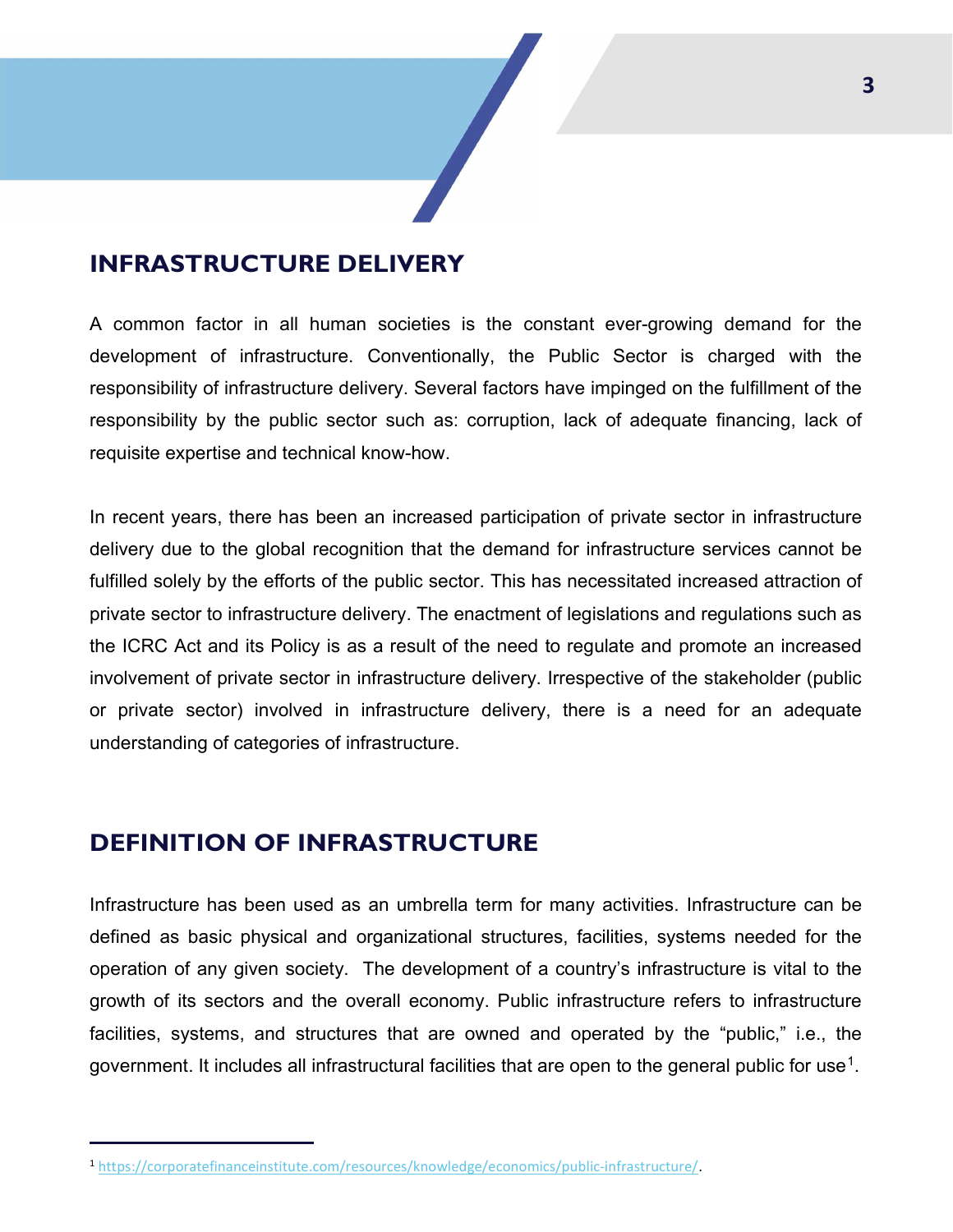The infrastructure sector primarily comprises electricity, roads, telecommunications, railways, irrigation, water supply and sanitation, ports and airports, storing facilities, and oil and gas pipelines<sup>2</sup>. Access to basic infrastructure services is critical for creating economic opportunities and bringing social services to the poor<sup>3</sup>.

## CLASSIFICATION OF INFRASTRUCTURE

There are various classifications of infrastructure. There are several factors upon which infrastructure is classified. The three major factors for the classification include the use, economic effect and nature of the infrastructure.

#### 1.1 CLASSIFICATION BASED ON USE

Classification is based on the direct use the infrastructure serves. Here, infrastructure is classified on the use of the specified project. Arguably, the present classification should be rightly named examples of infrastructure as opposed to classification<sup>4</sup>, however, several divergent opinions<sup>5</sup> classify infrastructure based on the direct use of the individual project.

- 1.1.1 Transportation infrastructure Bridges, roads, airports, inland waterways, sea ports, tunnels, rail transport, etc.
- 1.1.2 Water and Waste infrastructure Water supply, water resource management, dams, agriculture water distribution systems, proper sewage and drainage systems.
- 1.1.3 Health infrastructure hospitals, ambulances, clinics, testing centers, laboratories, etc.

<sup>&</sup>lt;sup>2</sup> What is Infrastructure Development? Retrieved from https://www.igi-global.com/dictionary/the-impact-ofinfrastructure-on-growth-and-development/59129

<sup>&</sup>lt;sup>3</sup>Infrastructure Overview Retrieved from https://www.worldbank.org/en/topic/infrastructure/overview <sup>4</sup> https://corporatefinanceinstitute.com/resources/knowledge/economics/public-infrastructure/.

<sup>5</sup>https://www.aboutcivil.org/infrastructure-types.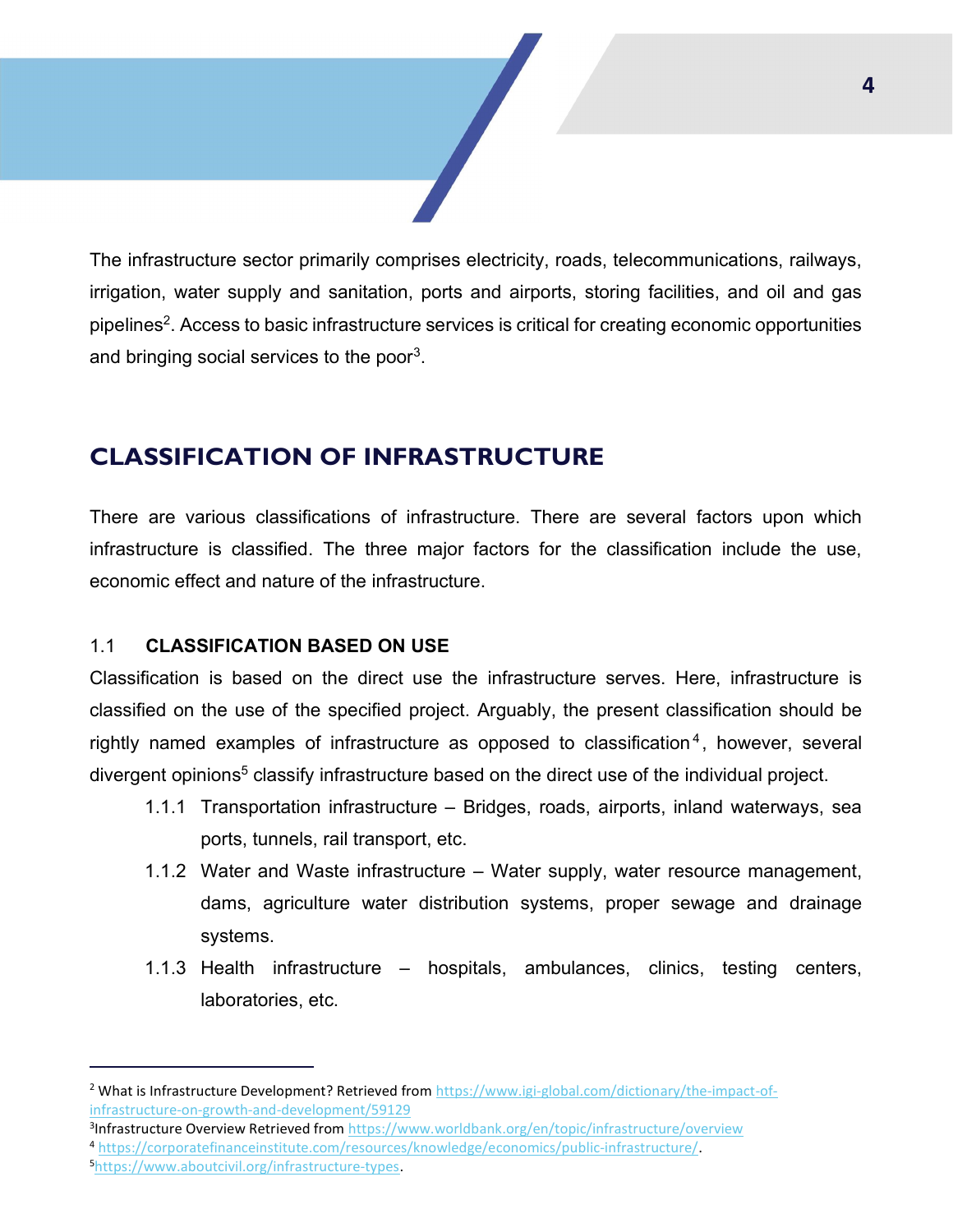

- 1.1.4 Communications infrastructure Telephone network, broadband, masts
- 1.1.5 Power and energy infrastructure Power distribution grid networks, power stations, wind turbines, gas pipelines and solar panels.
- 1.1.6 Recreational infrastructure –gardens, beaches, ornamental structures, natural reserves parks and play grounds.
- 1.1.7 Educational infrastructure schools, public training institutes.

#### 1.2 BASED ON THE NATURE

- Classification is based on the general nature and attribute of the given infrastructure. The classes are determined by the existence of physical structures or institutions systems the given project.
- $\bullet$
- 1.2.1 Soft infrastructure can be defined as all institutions contributing to the existence of a healthy economy. Soft Infrastructure depend greatly on extensive human capital. They are also service-oriented. Soft infrastructure includes all institutions crucial to the well-being of an economy such as educational, health, financial, law enforcement, governmental systems.
- $\bullet$
- 1.2.2 Hard infrastructure refers to all physical structures crucial to development of a modern and industrialized economy. These infrastructure refer to the physical buildings, bridges, roads, highways, railways telecommunication structures, drainages and telecommunication services that exist within a given economy.<sup>6</sup>

#### 1.3 BASED ON THE ECONOMIC EFFECT

<sup>6</sup> https://corporatefinanceinstitute.com/resources/knowledge/economics/public-infrastructure/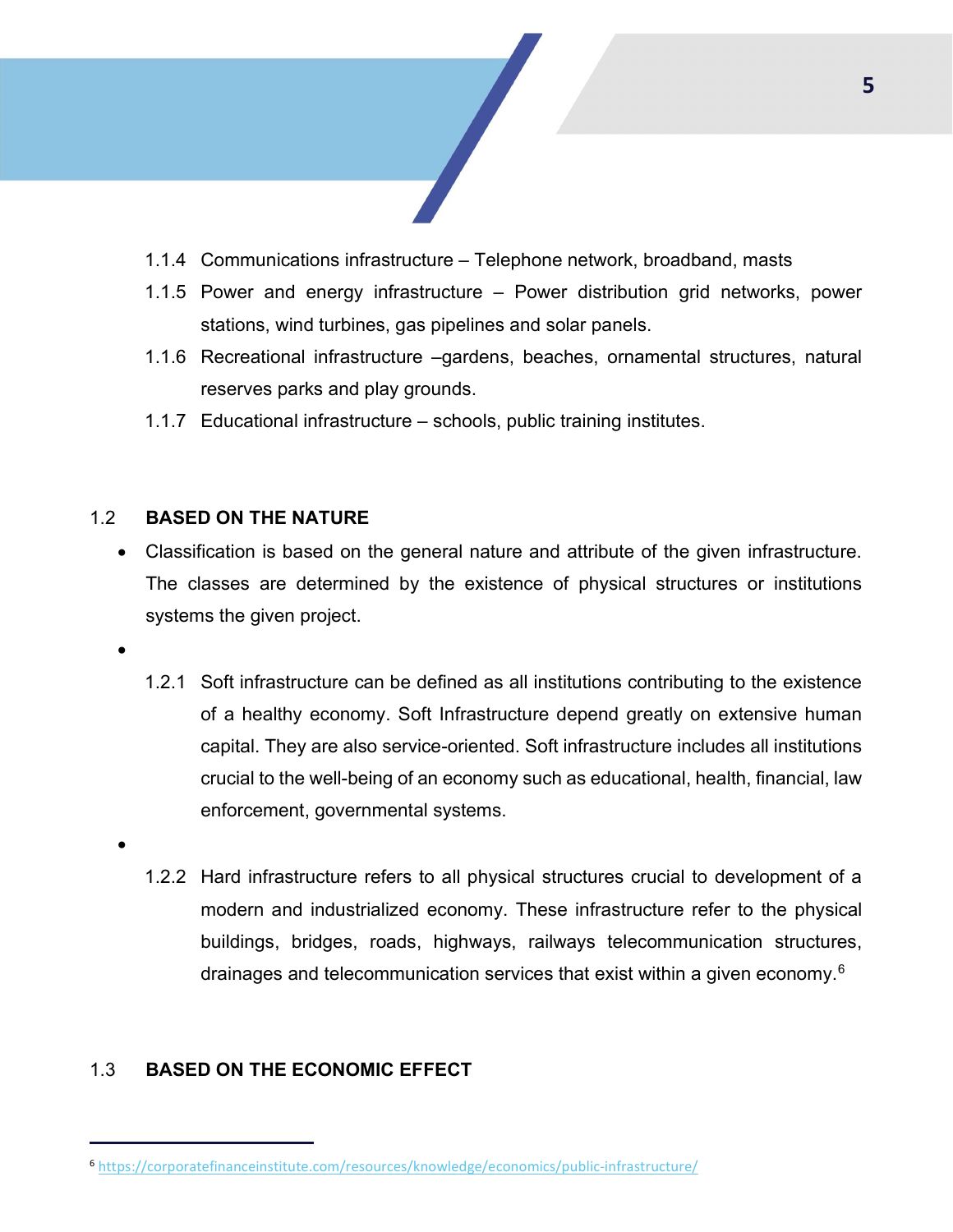The major classification of infrastructure is the role played by the infrastructure in the economy. majorly used classification is based on the role of the infrastructure in the development of infrastructure which is divided into three major areas:

#### 1.3.1 Economic Infrastructure:

- Economic infrastructure can be defined as facilities, systems, institutions, activities and services channeled towards the operation and development of other sectors of the economy. Economic infrastructure refers to the basic facilities which directly benefit the process of production and distribution in an economy<sup>7</sup>. Economic Infrastructure is directly linked to the economic development of a nation. The goal of economic infrastructure is the achievement of increased productivity levels in sectors of the economy.
- Economic Infrastructure include but not limited to transportation infrastructure (Roads, Bridges, Rails, airport, ports), Power transmission Systems, Telecommunications, Oil and Gas infrastructure and agriculture infrastructure.

#### 1.3.2 Social infrastructure:

Social Infrastructure can be defined as the basic services, facilities, institutions and activities that improve individual productivity and aid the achievement of social objectives. Social Infrastructure contributes indirectly to the country's economic development.

The indirect impact of social infrastructure on the economy can be illustrated with the health care sector which has little or no direct impact on the economy but a vibrant health care sector has several benefits indirectly to the economy including the influx of medical tourists and a healthy work force. Examples include educational institutions, health care facilities, social housing, prisons, portable water systems, cultural Institutions and waste management systems.

<sup>7</sup> Retrieved from https://nptel.ac.in/content/storage2/courses/109106089/module%201.pdf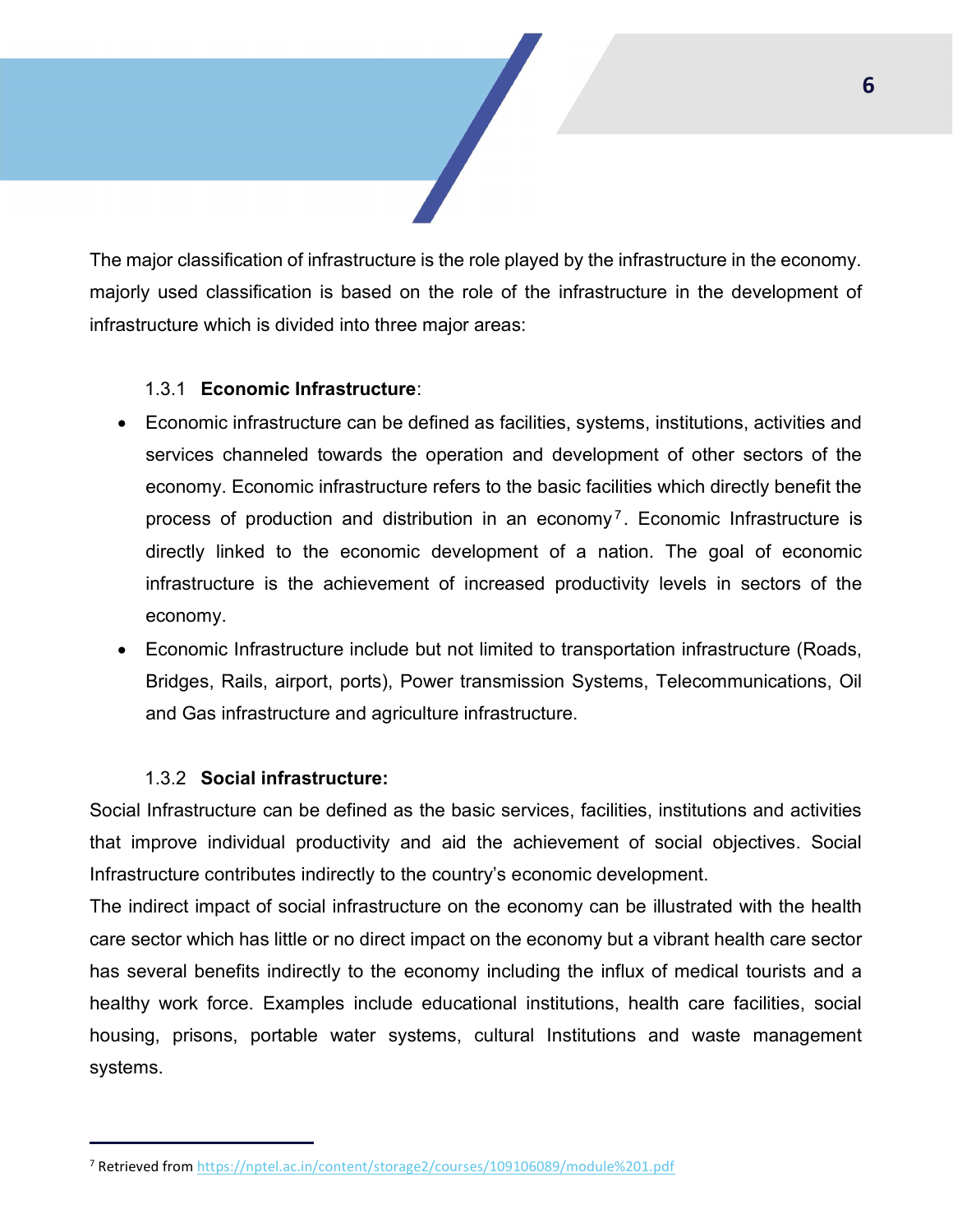#### 1.3.3 Commercial Infrastructure:

Commercial Infrastructure refers to facilities, activities, services and institutions for the primary purpose of maximization of profits. The development of the infrastructure is not focused on the productivity of an individual or the advancement of a sector of the economy, rather it focuses on profit making. Certain examples of commercial infrastructure include malls, hotels. halls and luxury housing.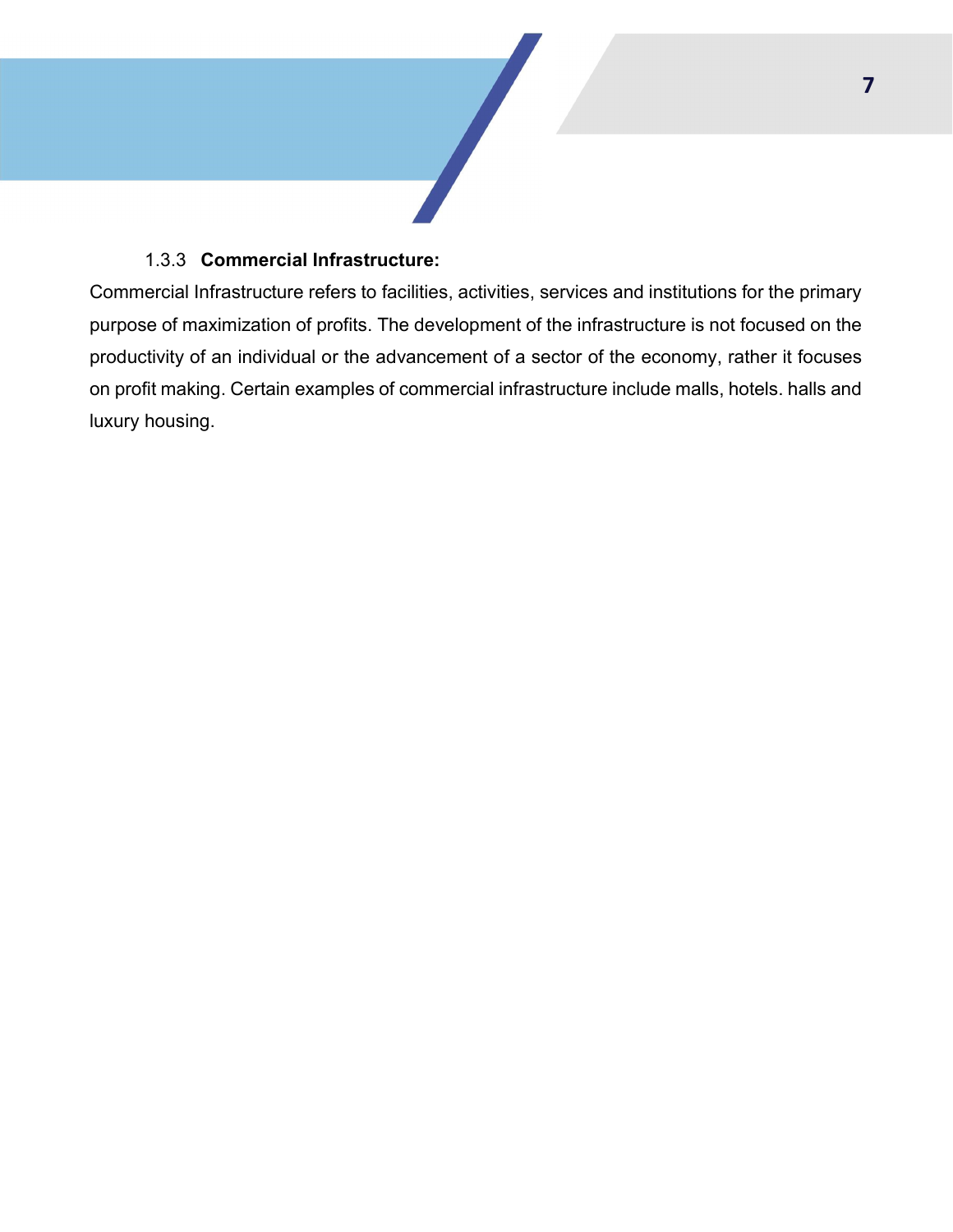# ESSENCE OF CLASSIFICATION OF INFRASTRUCTURE

In the constant discussion revolving around Public Private Partnerships and Infrastructure Delivery, there is hardly any in-depth analysis on the classification of infrastructure, ironically, as the provision of infrastructure and service delivery is the foundation upon which any such partnership can be formed. Where there exists a lack of understanding as to the proper categorization of Infrastructure, the government becomes swayed by every attempt of the Private Sector to participate in the development of an Infrastructure without the key consideration of the category of infrastructure alongside the role they serve in the achievement of the overall blueprints for development. In summary, the essence of classification of infrastructure are:

- Streamline governmental projects to pursue goals and objectives according to the classification in need of development
- Enable government solve their immediate and long-term goal needs. For instance, while developing countries may have the immediate need of the development of economic and social infrastructure, developing nations may have the need for the advancement of existing economic infrastructure.
- Provision of varying alternatives for the fulfillment of general projects. Thus where government is interested in the development of a particular category of infrastructure, an understanding of such classification enables government to examine various alternatives for the fulfilment of their desired choices.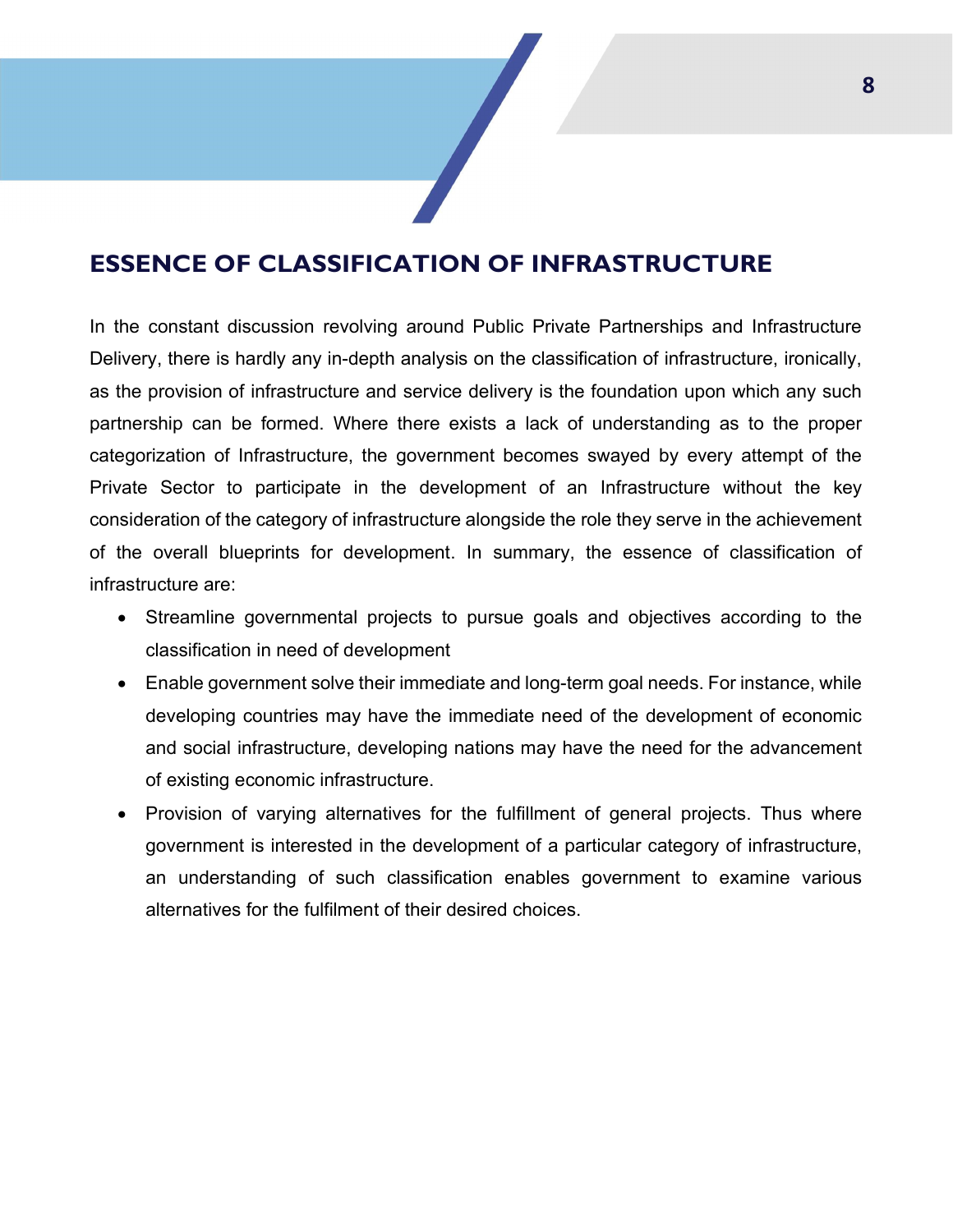# APPROPRIATE ATTITUDE TO CLASSIFICATION OF INFRASTRUCTURE

There are several debates on the category of infrastructure that should be given more priority in a given society. It is pertinent to restate that determination of the category for investment should be based on the identification of the needs of the society and the understanding of how the particular infrastructure can achieve the given societal needs.

A major problem which has reflected in several failed infrastructure projects is the difficulty in government's selection of the right projects<sup>8</sup>. This major difficulty is rooted in the failure to fully understand the classification of infrastructure and their effects on the economy vis-a-vis the achievement of the desired governmental goals.

There is need for a brief distinction on the needs of developed and developing nations. Analyzing infrastructure investment in developing countries is a challenging task due to the lack of systematic and comparable data. $^9$  However, the limited data available portrays a large share of public investment is expended on economic infrastructure including transportation, power, communication etc.<sup>10</sup> Factually, the governments of developing nations are propelled towards achievement of economic infrastructure development in a bid to achieve economic growth. This often results in a neglect for social infrastructure, thereby detrimentally affecting the living conditions of residents.

<sup>&</sup>lt;sup>8</sup>Bielenberg, A et al 2020. McKinsey & Company-Four ways governments can get the most out of their infrastructure projects https://www.mckinsey.com/industries/public-sector/our-insights/four-ways-governments-can-get-the-most-outof-their-infrastructure-projects#

<sup>9</sup> https://journals.openedition.org/poldev/2802.

<sup>&</sup>lt;sup>10</sup> Trends and Challenges in Infrastructure Investment in Developing Countries

Daniel Gurara, Vladimir Klyuev et al retrieved from https://journals.openedition.org/poldev/2802.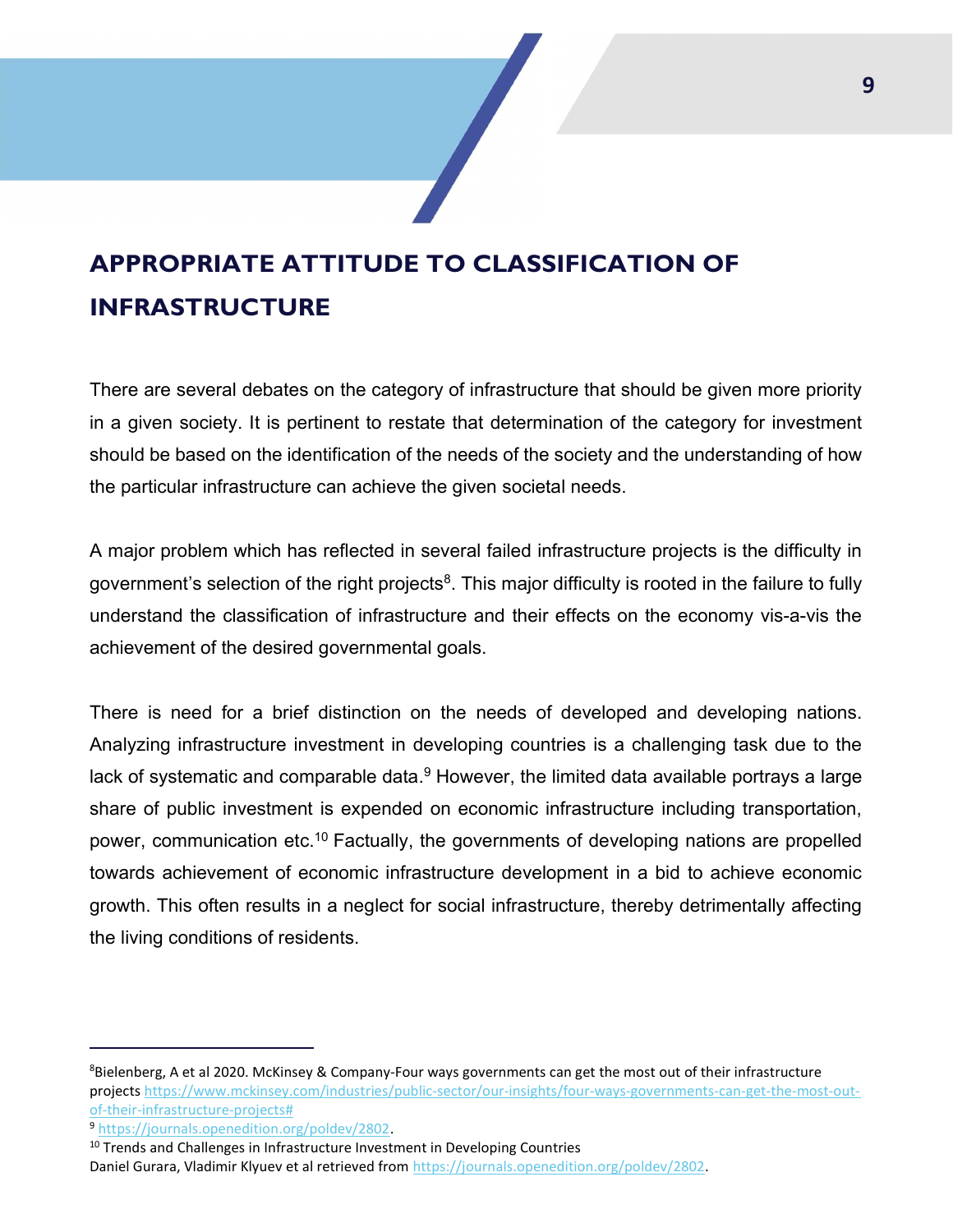On the other hand, developed countries due to more availability of funds have the capacity to focus on the development of several categories of infrastructure without the neglect of a particular category. For instance, while developing countries have expressed reluctance to engage in environmental Infrastructure (a category of social infrastructure)<sup>11</sup>, infrastructure for research and development, scientific and technological advancement, developed countries tend to invest high amount of resources to promote such infrastructure development. A typical example can be portrayed in the Nigerian government support of the development of oil refineries<sup>12</sup> while several governments such as Germany<sup>13</sup>, Norway, Israel<sup>14</sup> are constantly developing infrastructure to aid in the phasing out of the over-reliance on crude oil and fossil fuels.

Notably the category commercial infrastructure is one where both governments of developing and developed nations are to exercise caution. The nature of commercial infrastructure is such that infrastructure is invested for profit maximization. Profit maximization of a solely owned public infrastructure is often discouraged as government in the provision of infrastructure is to gear towards service delivery and not profit making. Several projects have failed to achieve their goals where the prices are not affordable for the members of the society.

A typical example is seen in the Ultra modern market built in Tejuosho, Lagos State Nigeria, wherein most stalls in the facility have not been let out due to the high rents charged by agents<sup>15</sup>. The situation is worsened by the fact that several petty traders hawk their goods and use make shift stalls around the Mall while the mall is relatively empty. The reason for its failure is not far-fetched, in the implementation of the project, the high fees resulted in converting the

https://www.oecd.org/dac/environment-development/50559116.pdf.

<sup>&</sup>lt;sup>11</sup> Green Growth and Developing Countries CONSULTATION DRAFT page 12 retrieved from

<sup>12</sup> https://www.ogj.com/refining-processing/article/14071477/nigerias-government-to-support-dangote-integratedrefining-complex

<sup>13</sup> https://www.cleanenergywire.org/factsheets/germanys-dependence-imported-fossil-fuels.

<sup>14</sup> https://www.thestreet.com/video/fossil-fuels-eliminated-in-these-

countries#:~:text=Here%20are%20some%20of%20them,fuel%20vehicles%20starting%20in%202030.

<sup>15</sup> https://guardian.ng/sunday-magazine/beautiful-tejuosho-market-yet-to-seduce-traders-shoppers/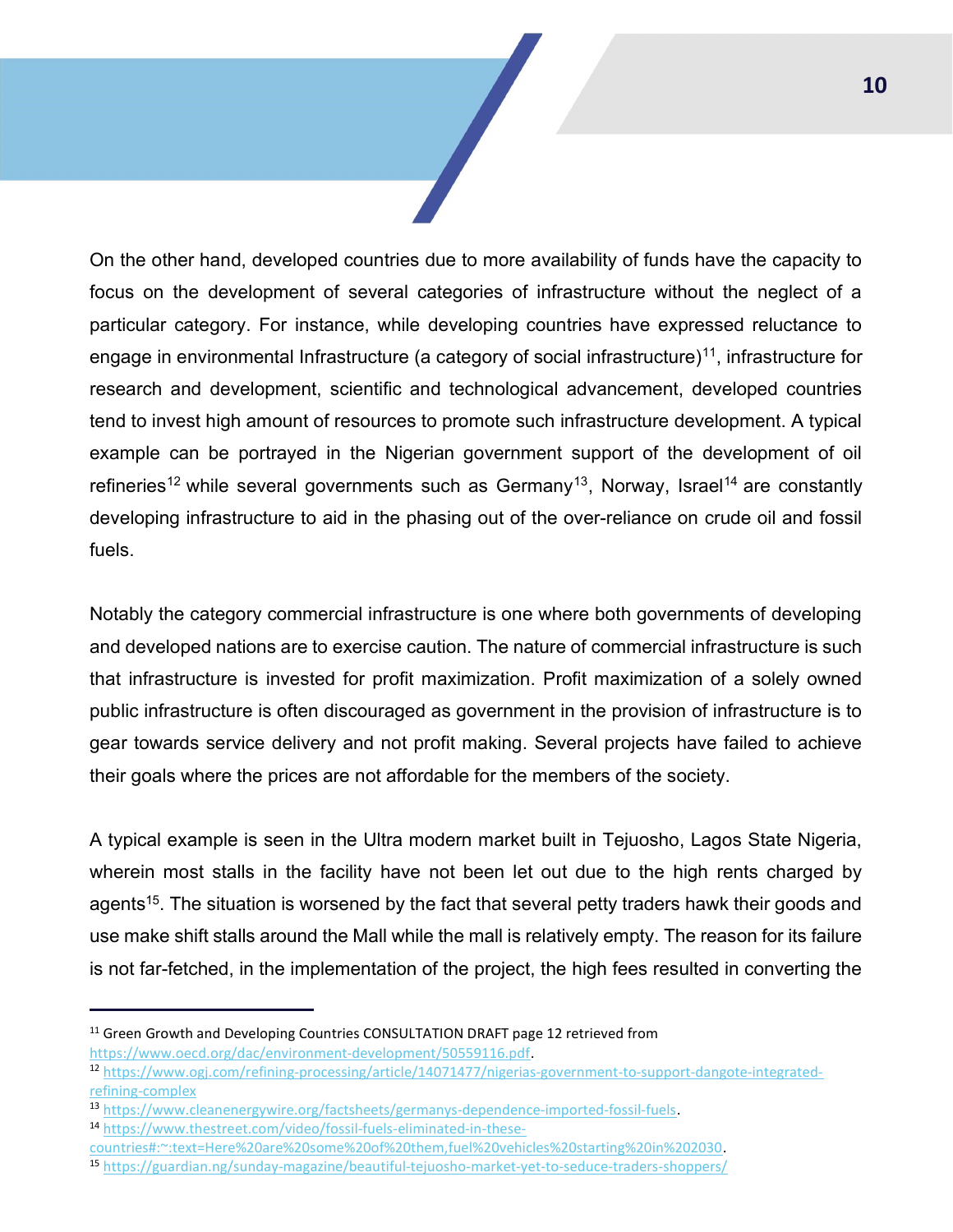socio-economic infrastructure to a commercial infrastructure for profit maximization, thereby making it unable to achieve its purpose of provision of stores for the local traders to facilitate the ease of doing business and organize the rowdy market. Unfortunately, the failure to effectively execute and implement a project with the understanding of the appropriate category of infrastructure resulted in a beautiful and empty ultra modern market and a rowdy environment filled with hawkers roving around.

A number of Public Private Partnerships have become a futile action as they were entered into merely under the guise of the provision of infrastructure with insufficient understanding that not all categories of infrastructure can achieve the particular goals of the government. The federal government's PPP programme embraces the creation of new infrastructure, and the expansion as well as the refurbishment of existing assets and does not attempt to prioritize a category of infrastructure over the other. Therefore, any category of infrastructure that may benefit from a PPP can be subject to one<sup>16</sup>. These categories are power generation plants and transmission or distribution networks; roads and bridges; seaports; airports; railways; educational facilities; urban transport systems; housing; healthcare facilities, water supply, treatment and distribution systems; and solid waste management.

Needs of each nation, goals of the government and availability of funds should be the principal considerations in choosing the category of infrastructure for investment. Also, it is advisable that governments while conducting feasibility studies should analyse the category of infrastructure where the particular project falls under and consider whether that category is the immediate need of the society and to determine the priority to be placed on suggested projects.

<sup>16</sup> Etomi, G. et al 2019. Public Private Partnerships in Nigeria. Retrieved from https://www.lexology.com/library/detail.aspx?g=dabbe5fb-ffae-4504-9c55-b7b86e07207b